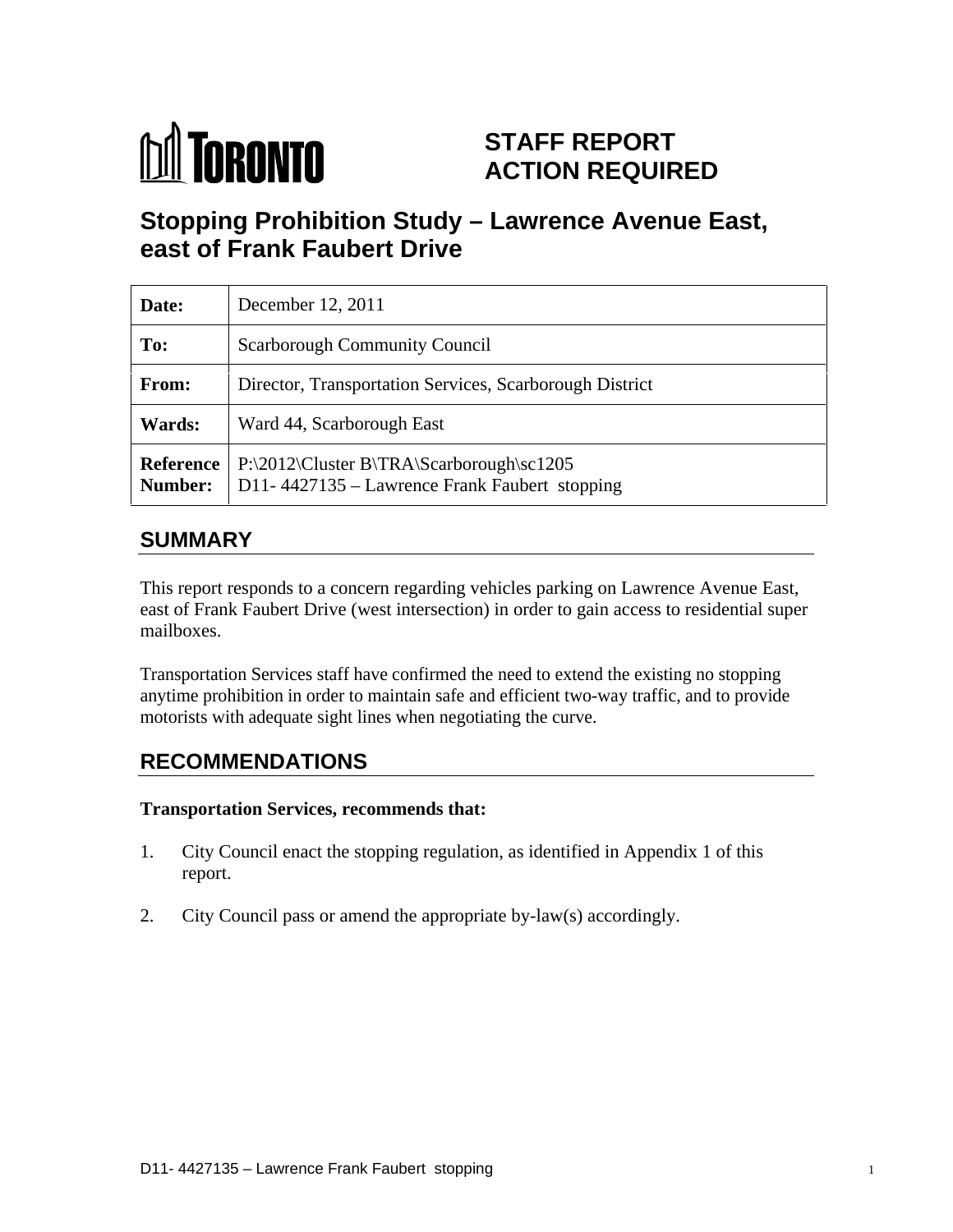#### **Financial Impact**

The financial cost of installing these stopping prohibition signs is approximately \$250.00. Funding for the signs has been requested in the Transportation Services 2012 Operating Budget, within Cost Centre TP0397.

### **ISSUE BACKGROUND**

A resident has expressed concern with the placement of Canada Post mail boxes on the inside radius of a curve by the intersection of Lawrence Avenue East, east of Frank Faubert Drive (west intersection). It has been noted that as residents stop to pick-up mail at this point, westbound traffic is forced to turn wide on this corner and this could place them into conflict with oncoming eastbound traffic.

### **COMMENTS**

Several characteristics describe the subject portion of Lawrence Avenue East including:

- The land uses in the area are townhouse complexes and residential housing.
- Lawrence Avenue East is a two lane collector road with a posted speed of 50 km/h and has an existing pavement with of approximately 11.5 metres.
- Frank Faubert Drive is two lane local residential road with an unposted regulatory speed limit of 50 km/h and a pavement with of approximately 8.5 metres.
- Currently a "No Stopping Anytime" prohibition exists on the north side of Lawrence Avenue East from Port Union Road up to Frank Faubert Drive.
- The Port Union GO Station is located at Lawrence Avenue East and East Avenue.
- Staff observed that vehicles were parked on the north side of Lawrence Avenue East in the vicinity of Frank Faubert Drive (west intersection), restricting the safe and efficient flow of westbound traffic. Such parked vehicles pose an obstruction for westbound vehicles to safely negotiate the curve.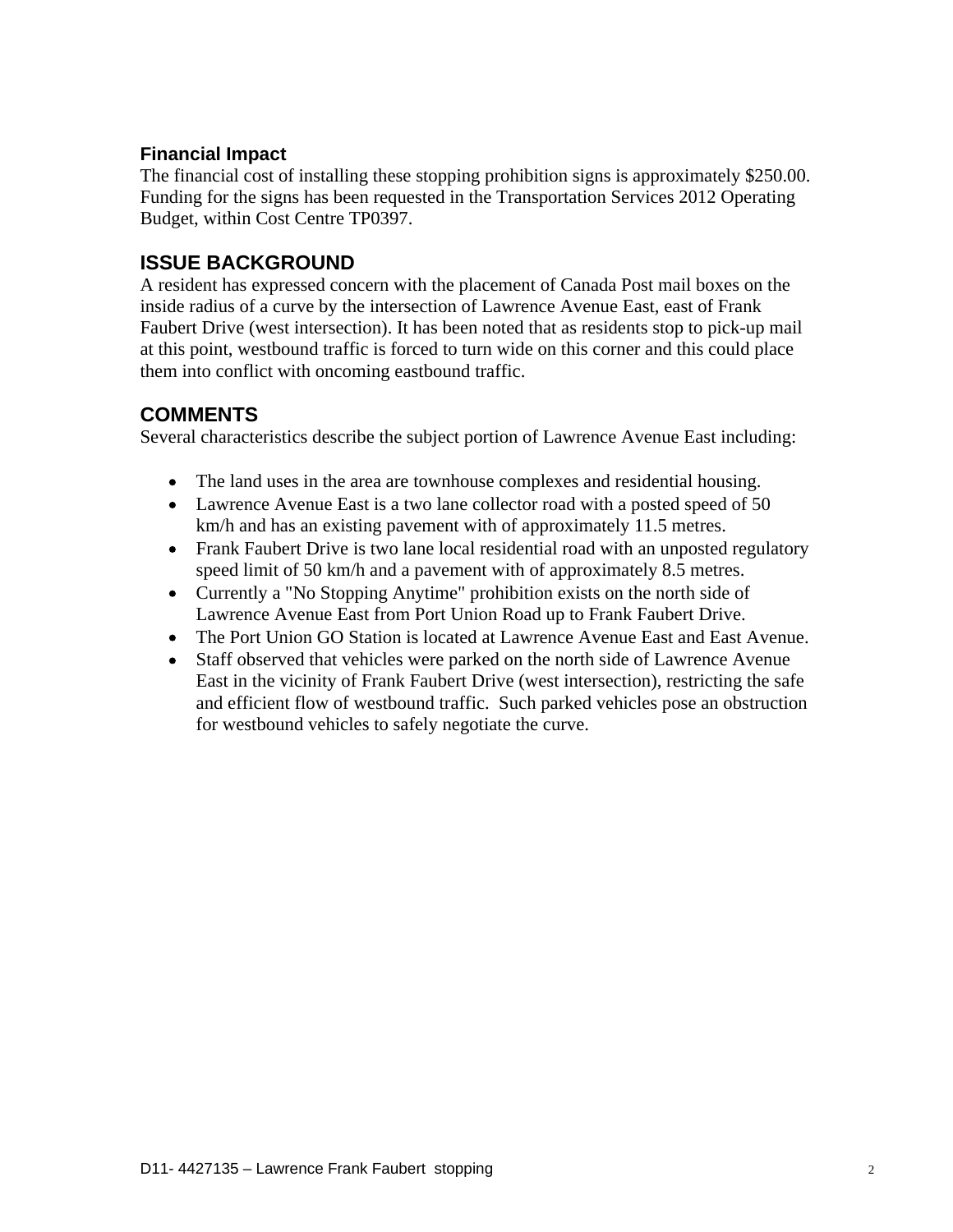Based on these observations, extending the existing No Stopping Anytime regulation on the north side of Lawrence Avenue East to a point 55 metres east of Frank Faubert Drive (west intersection) will enhance safety and efficiency of two-way traffic on Lawrence Avenue East.

## **CONTACT**

Marko A. Oinonen, B.A.Sc., P.Eng. Manager, Traffic Operations, Scarborough District Tel: 416-396-7148<br>Fax: 416-396-5681 E-mail: moinone@toronto.ca

## **SIGNATURE**

Peter J. Noehammer, P. Eng. Director **Executive Contract Contract Contract Contract Contract Contract Contract Contract Contract Contract Contract Contract Contract Contract Contract Contract Contract Contract Contract Contract Contract Contract Cont** Transportation Services, Scarborough District

DBS /JAB:ca

## **ATTACHMENTS**

- 1. Appendix 1 By-law Amendment (Enact)
- 2. Location Plan (Stopping Prohibition Study Lawrence Avenue East, east of Frank Faubert Drive

 $\overline{\phantom{a}}$  , we can assume that the contract of  $\overline{\phantom{a}}$  , we can assume that  $\overline{\phantom{a}}$